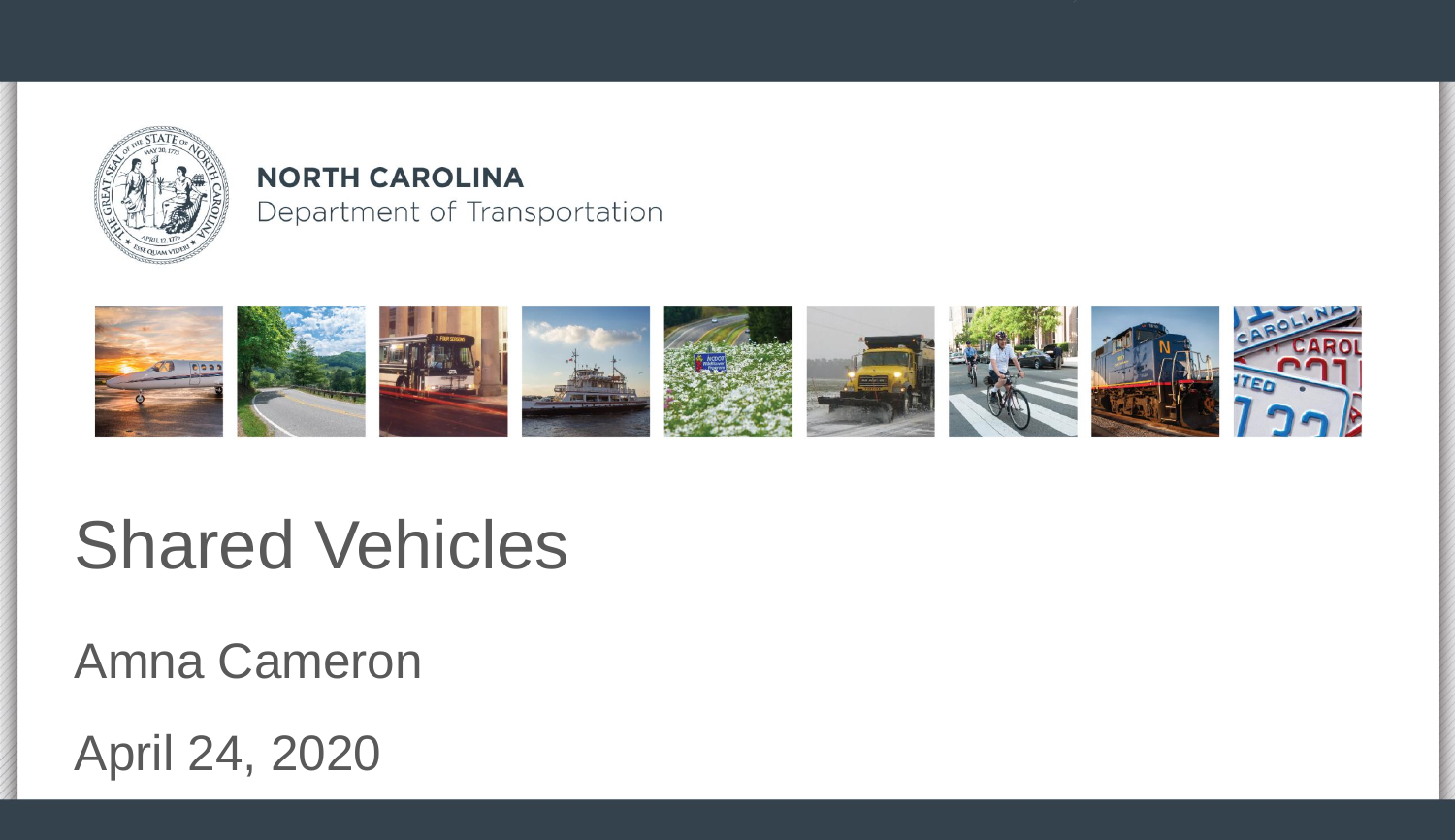### Types of Shared Vehicles

- Transportation Network Companies an online-enabled application or platform to connect passengers with TNC drivers who provide prearranged transportation services
	- Uber, Lyft, Juno, Via
	- \$56 Billion: Projected 2020 revenues, with 10.3% growth rate
	- 74.3 million users in 2020, growing to 97.4 million users by 2023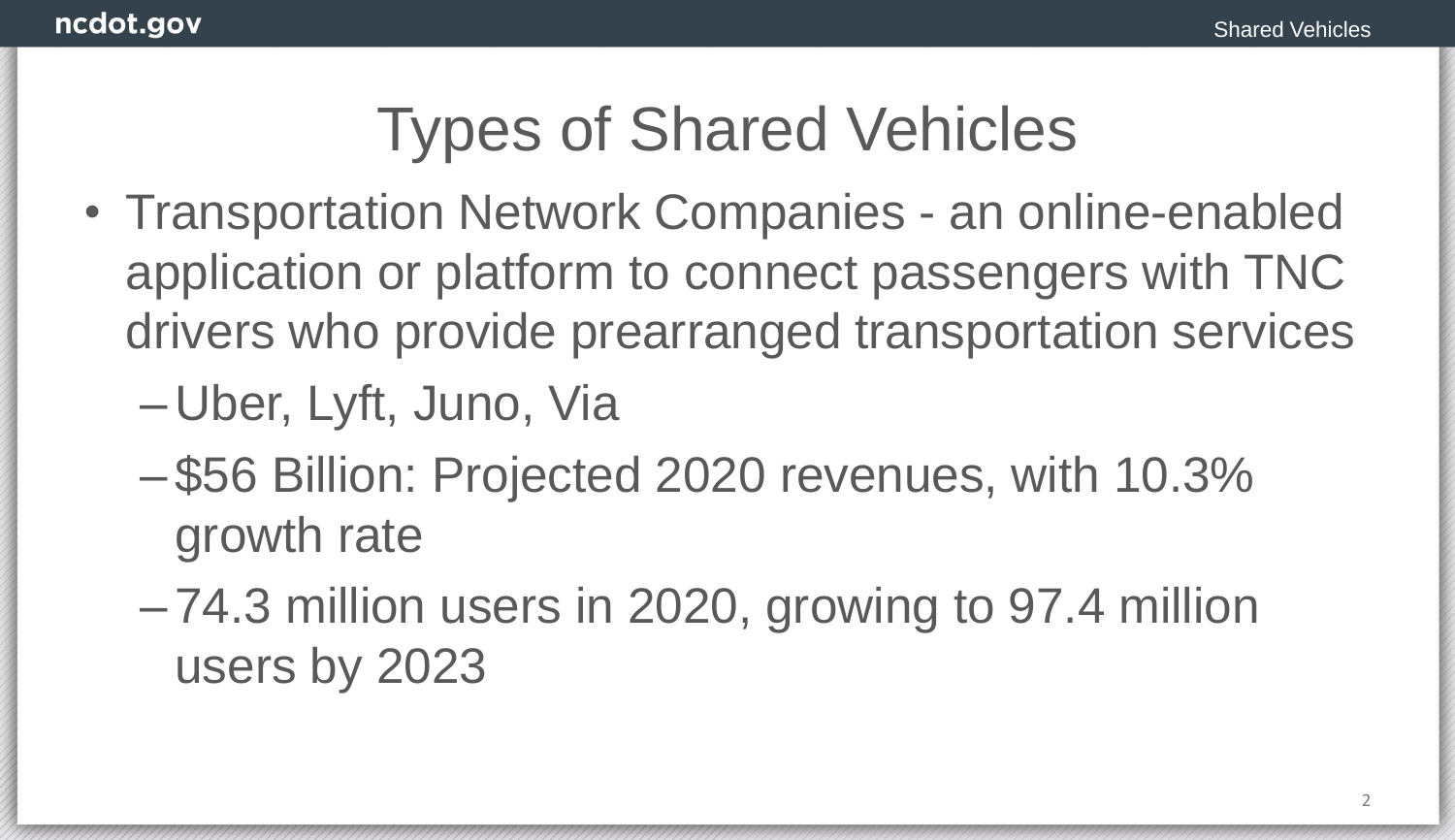#### Types of Shared Vehicles

- Car sharing A person pays a membership fee for the right to use a vehicle upon payment of an additional time-based or mileage-based fee.
	- Rent from an available fleet: Zipcar 10 NC cities; Car2Go
	- Rent\* from an individual: Turo Wilmington airport; **Getaround**
	- Rent\* without Membership: Maven
	- \*Needs legislative clarification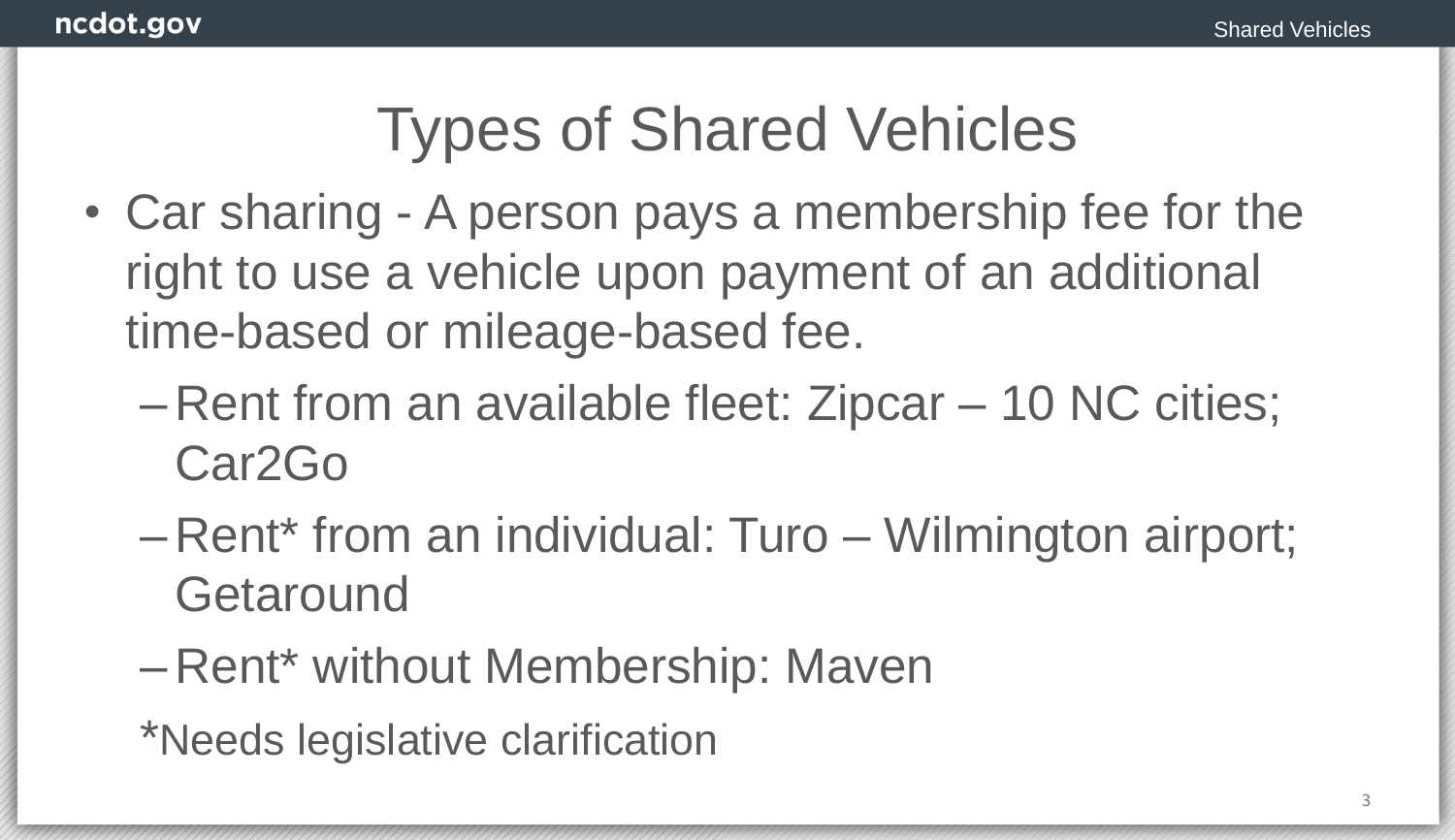#### Types of Shared Vehicles

- Car subscription services A written agreement that grants a person the exclusive right to use and exchange motor vehicles owned, directly or indirectly, by the person offering the agreement upon payment of a subscription fee.
	- Covers rental period, insurance, routine maintenance
	- Operating in NC: DriveFlow (Winston-Salem/Raleigh) and Volvo
	- Most automakers offer service in select US cities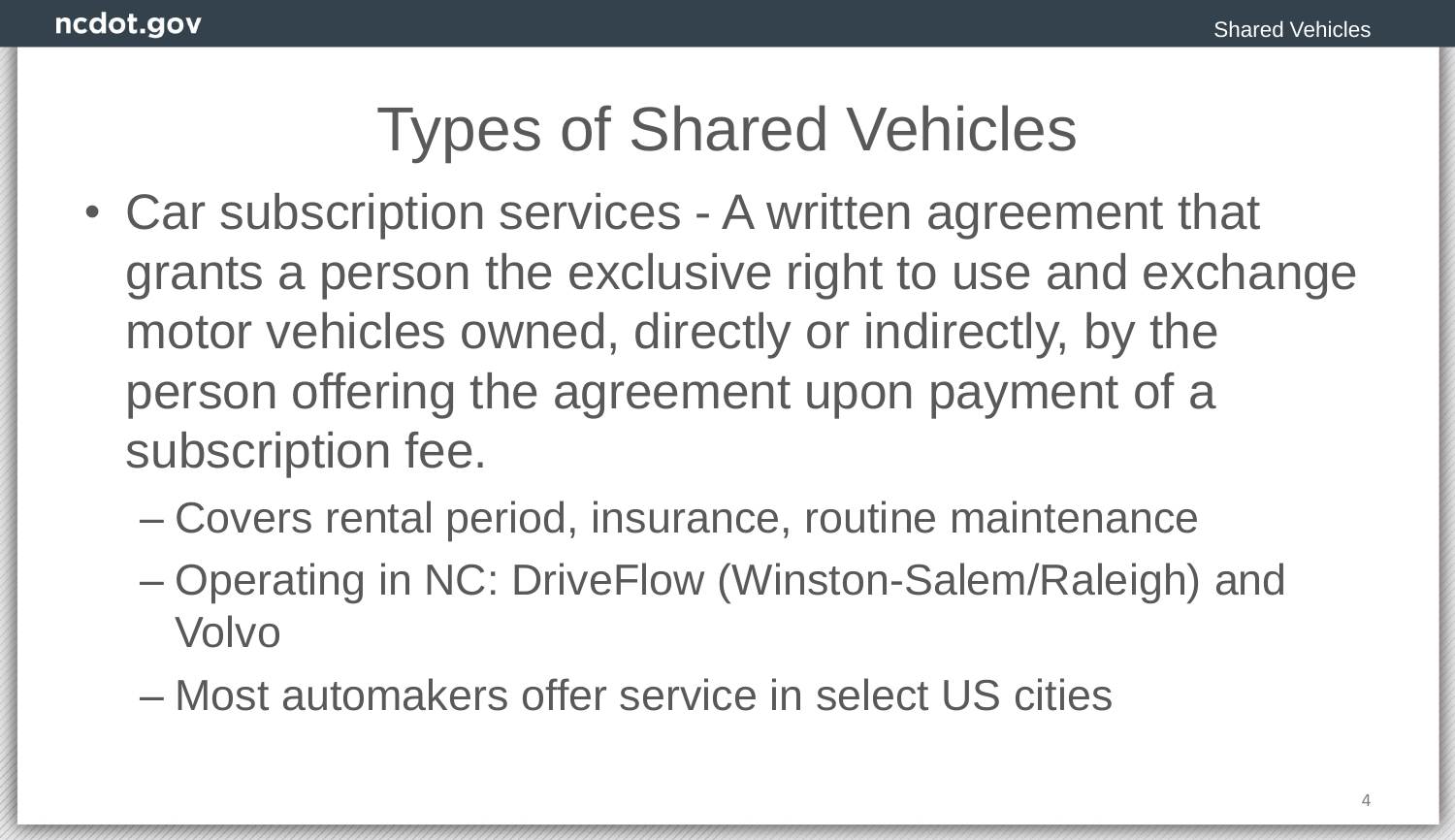## Taxing TNCs

- NC does not tax per trip
- –Airports are authorized to charge fee
	- CLT: \$1 pick up and drop off fee
	- PTI: \$1.50 pick up and drop off fee
	- RDU: \$1.50 pick up fee
	- AVL: \$3.50 pick up fee

– Cities and counties are prohibited from charging fees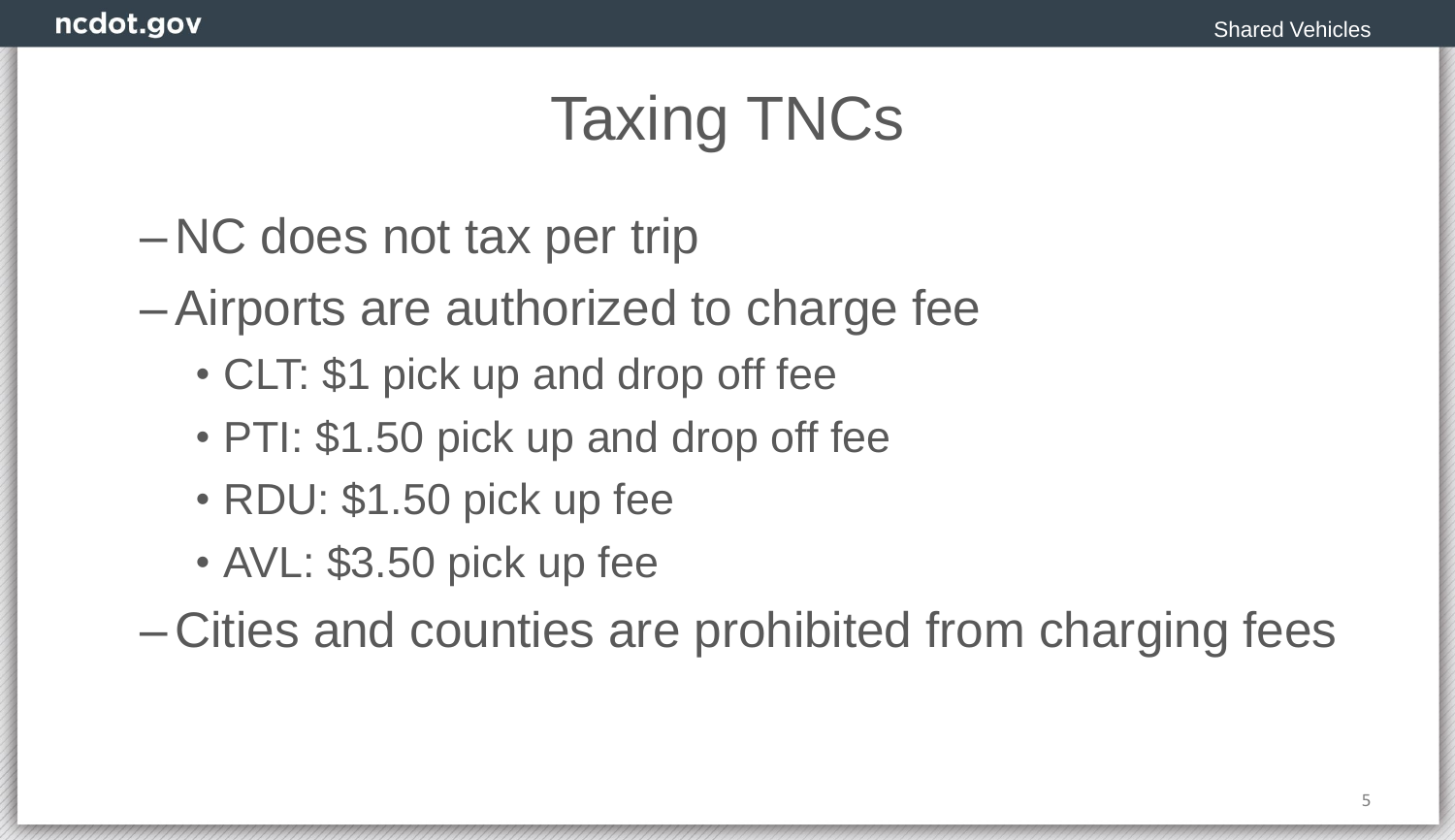# States Taxing TNC Trips

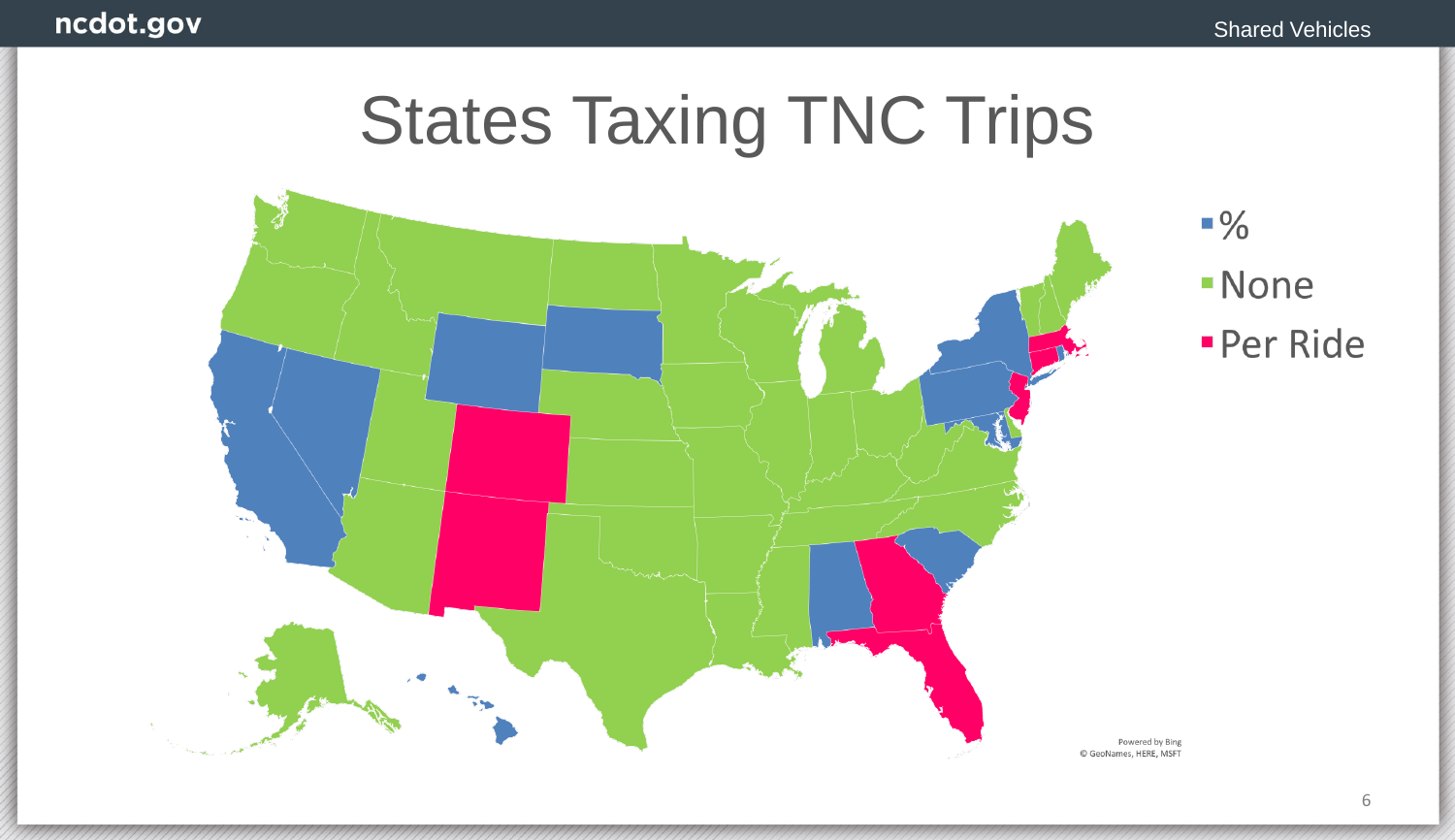#### States Taxing TNCs

- 15 states tax TNC; +2 states apply tax to limited area
- Massachusetts first to tax in 2016 (\$0.20 per ride)
- –Percentage based: Ranges from 0.25% 7% AL,CA,HI, MD, NV, NY, PA, RI, SC, SD, WY
- –Per Ride Fee: Ranges from \$0.50- \$2

CT, CO, FL, GA, NJ, NM, PA

–Flat Annual Fee: AK, KY, NJ